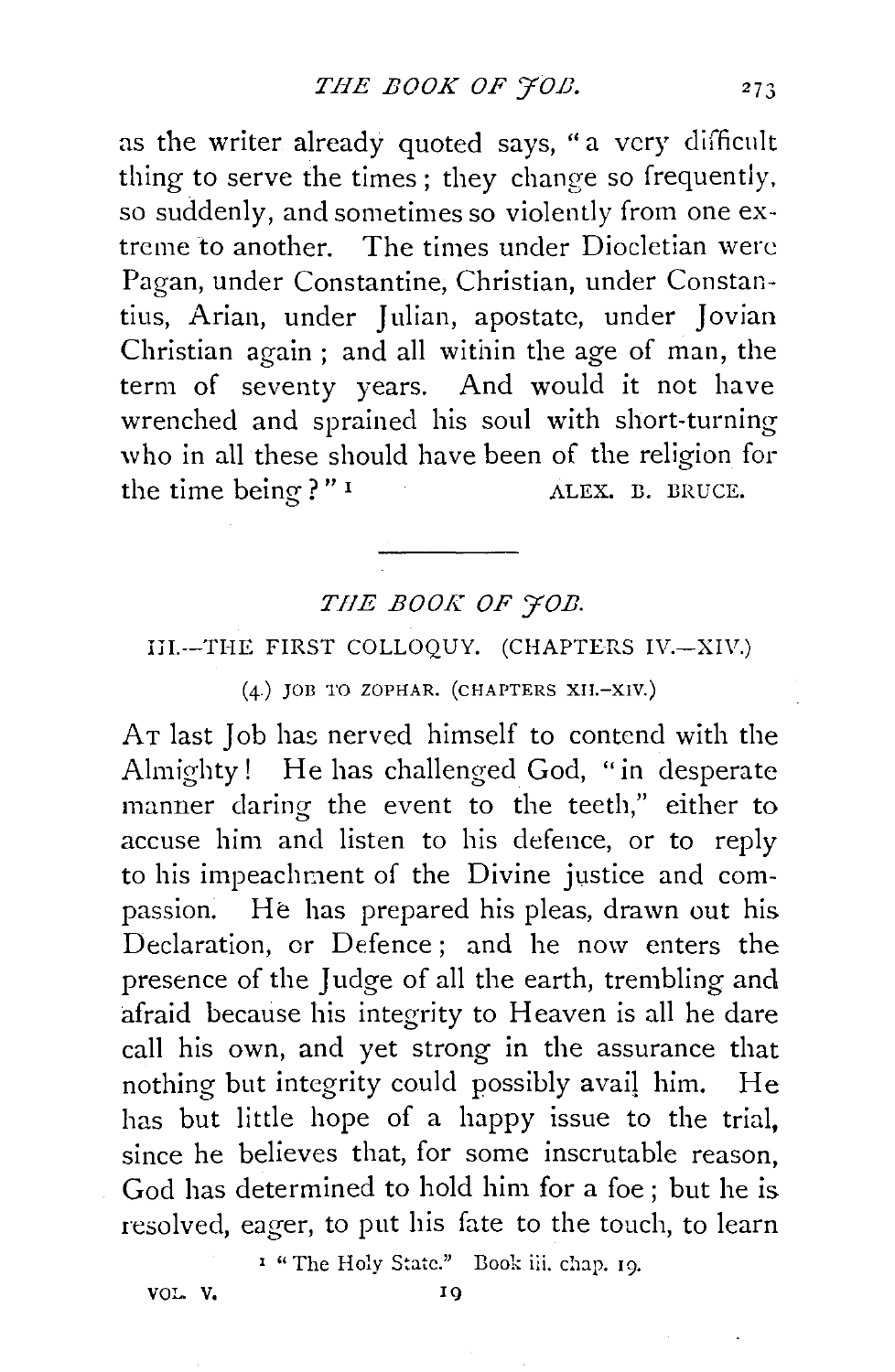whether or not he has rightly divined the purpose of his Adversary and Judge. His feeling is:

> If my offence be of such mortal kind That nor my service past, nor present sorrows, Nor purposed merit in futurity, Can ransom me into his love again, *But to know so must be my benefit.*

He enters the Presence, then, and waits to hear what God has to ailege against him. But there is no voice to accuse, nor, indeed, any to answer him. As God sits silent in this " session of the soul," and brings no charge against him, Job himself (Chap. xiii. *Verse* 23) breaks the silence with the demand, "How many are my iniquities and my sins ? Shew me my sin and my transgression!" That is, he demands, generally, what and how many are the charges he wiil have to meet ; and, in particular, what is that special and heinous offence which has been so terribly visited upon him. He does not deny, therefore, but admits, that he is guilty of such sins as are common to man ; for

> who has a breast so pure But some uncleanly apprehensions Keep leets and law-days, and in session sit With meditations lawful?

but he implies that, to justify such a punishment as his, his sins should have been both many and heinous, and that he is wholly'unconscious of such sins as these.

Having advanced his demand, he pauses for a reply, expecting that, now that he has spoken, God will respond. But no response, no answer, is vouchsafed him.

·And hence, in *Verse* 24, he expostulates with his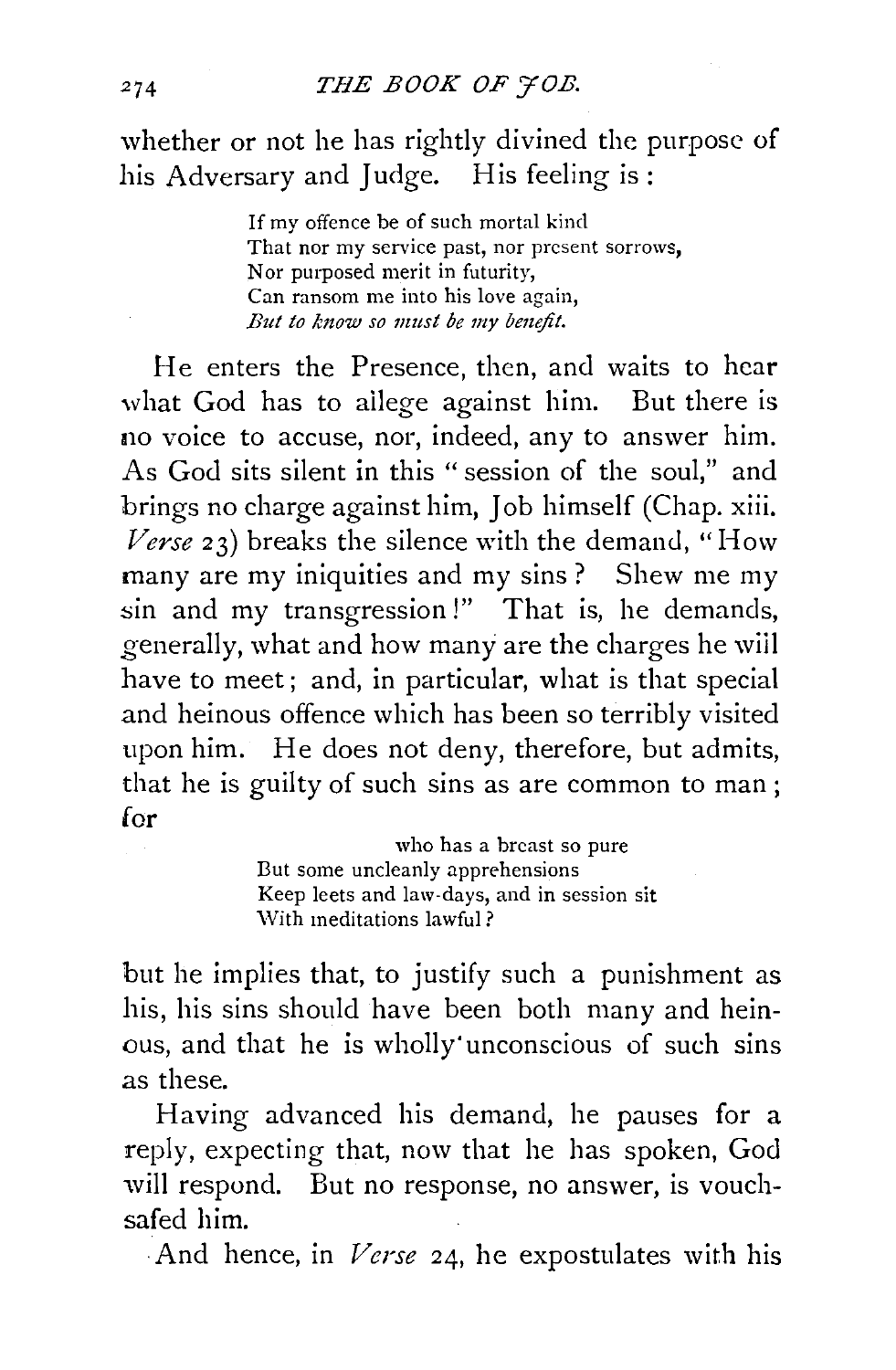Judge. Why does God hide his face from him? why reject his appeal ? Does He still hold to his resolve, to refuse all intercourse with him, to treat as an open and convicted enemy one who is really his lover and friend ? That is not like God, not worthy of Him ; Job's very frailty might plead for him. He is weak *(Verse* 25) as a sere and fallen leaf, frail and unsubstantial as withered stubble. A mere breath would suffice to puff him away: why should God break and terrify him by pouring out the full tempest of his anger against him ? Moreover, his nature is peccable and sinful as well as frail. He has inherited taints of blood and defects of will such as are inherent in all men, such therefore as should move the compassion of God, and not provoke Him to .anger. He does not claim *(Verse* 26) to have been free from such "usual slips" as are common to man, but he has long since repented and renounced the sins of his youth. Has not God forgiven them ? Where, then, is the mercy, where the justice even, of now exacting from him an accumulated and usurious interest for his youthful debts, debts which he had thought were forgiven and expunged long ago ? The frailty of human nature, and its native tendency to evil—a tendency which shews itself most clearly in the young and immature, with whom sin has not yet become a habit-are arguments for compassion, especially when the sins of youth and liberty have been mastered and corrected in maturer years. And yet, in place of shewing any compassion, Gotl has condemned him for them, and inflicted the most terrible punishment upon him. At this very moment he is like a prisoner *(Verses* 27, 28), whose feet have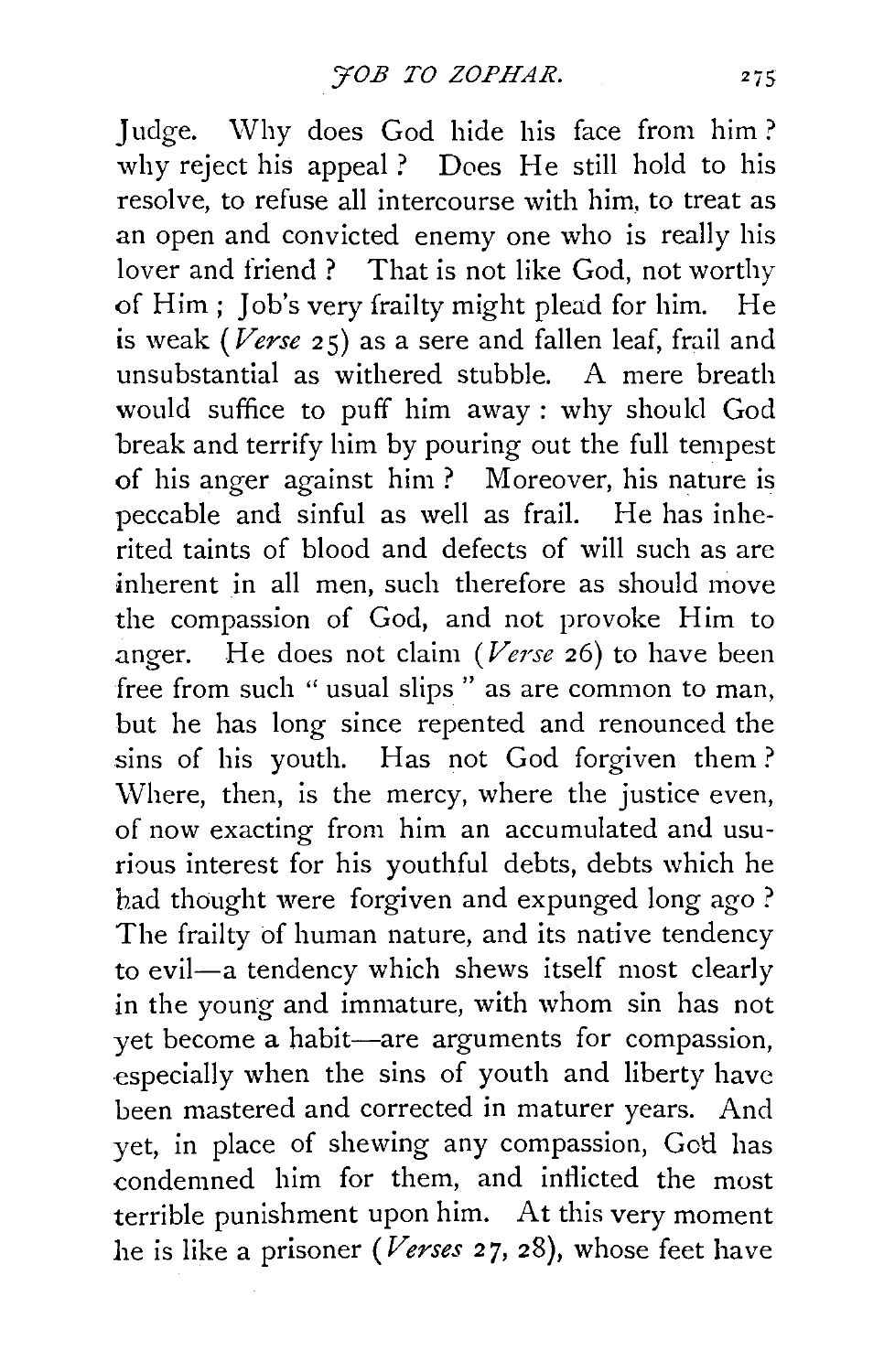been thrust into the *nervus*, or stocks, into the holesof the hateful clog, or block, in which the feet of a convicted criminal were at once fastened and tortured, and who is exposed to the most watchful and jealous inspection, lest he should stray a single step beyond the narrow limits assigned him. Thus a line, or a circle, has been drawn round the soles of his feet, beyond which he cannot pass; and *that* although he is too weak and emaciated to stir, although he lies on the *mezbele,* rotting away under the gnawing pangs of his foul disease like a garment consumed by moths.

But here, as we enter on Chapter xiv., his thoughts. take a nobler turn. It is for humanity, for the whole race, that he pleads, and not for himself alone ; for· in all men he finds the same frail and sinful nature of which he is conscious in himself, and in their lot the same exposure to a disproportioned and excessive punishment as in his own. In the familiar, but most impressive and pathetic words and images of *Verses* 1 and 2, he sets forth the *physical* frailty of human life,-its brevity, "short of days;" its sorrowfulness, "satiated with trouble;" it is fragile and. evanescent as a flower of the field, fleeting and cold and dark as a shadow which momentarily obscures. the light and warmth of the sun. Can it be right, then *(Verse* 3), that a creature so frail, so evanescent, so laden with sorrow, should be dogged with a suspicious and incessant vigilance, and called to a stern judicial account? In *Verse* 4 the *moral* frailty of man, which had been glanced at in the words *(Verse*  1), " Man, *born of woman*," is set forth in an affirma--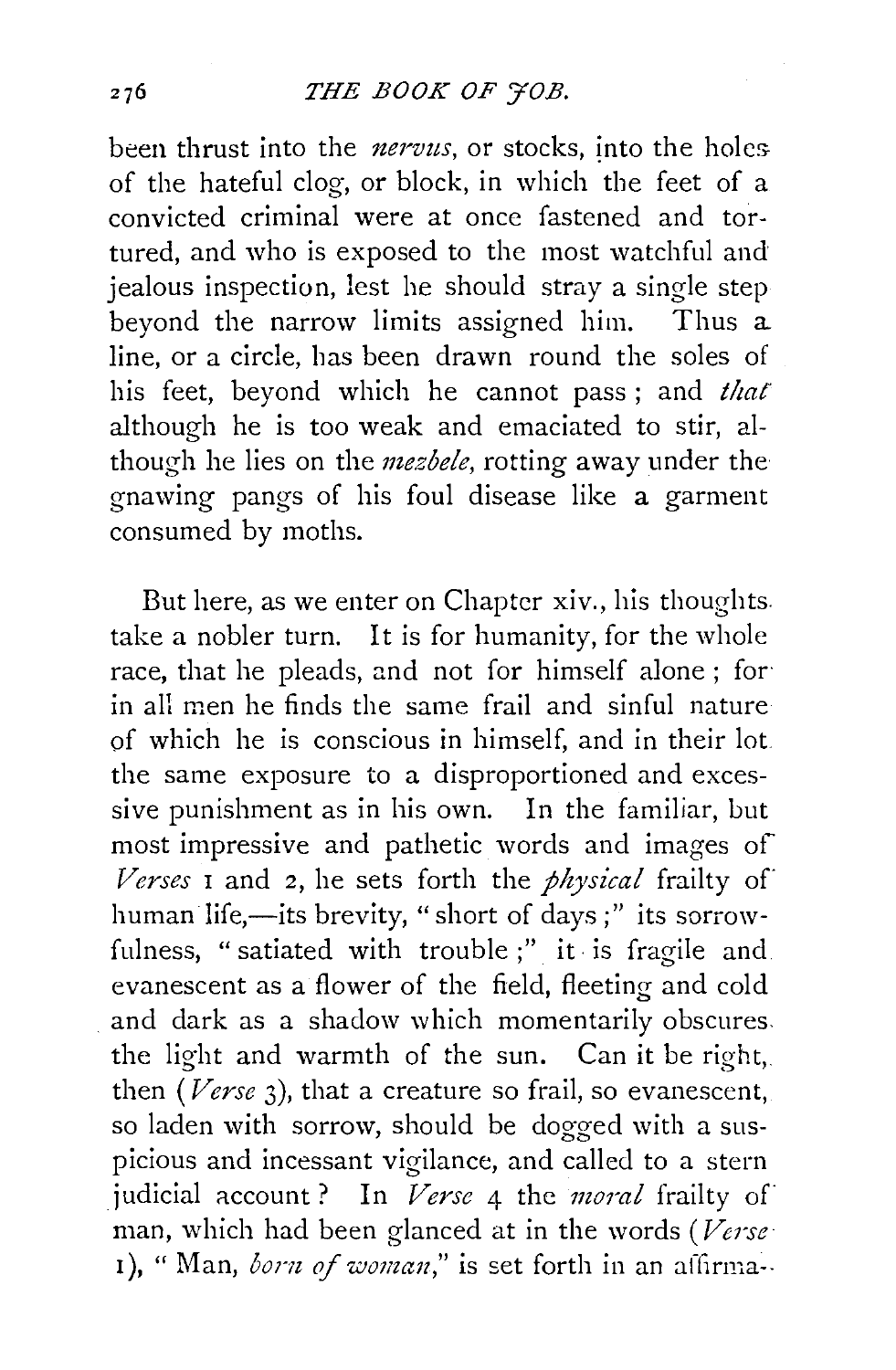tion which is also a covert protest. Woman, according to the Eastern mode of thought, is the frailer section of humanity ; and man, since he is " born of woman," inherits her frailty. According to the Hebrew law, moreover, which in this does but formulate a general Oriental conception, woman is impure during and long after childbirth with an impurity which requires a special expiation, and her offspring necessarily partake in that impurity. The very child of frailty, contaminated from, and even by, his very birth, sinlessness is impossible to man : but if it be impossible, what right has God to expect it? Cleanness cannot come forth from uncleanness. Would that it could! sighs Job: would that purity were possible to man! but, with such an origin, how can it be ? Shakespeare tells us that

> That nature which contemns its origin Cannot be bordered certain in itself.

How much more indubitable is it, then, that that nature which derives its origin from an impure and errant source cannot be always kept within its proper boundaries, nor flow on in a pure and limpid stream?

*Verses* 5 and 6. Man being what he is, not by his own election and fault simply, but, in part at least, by the formative influence of his blood and . conditions, if he must not hope to be fully and freely absolved from all his guilt, may at least expect a little pity from God; so much pity as this, perhaps, he may even claim-that God should " turn from him," not be strict to mark and punish the sins for which he is not wholly responsible, but grant him such poor enjoyment as that of a hireling, who must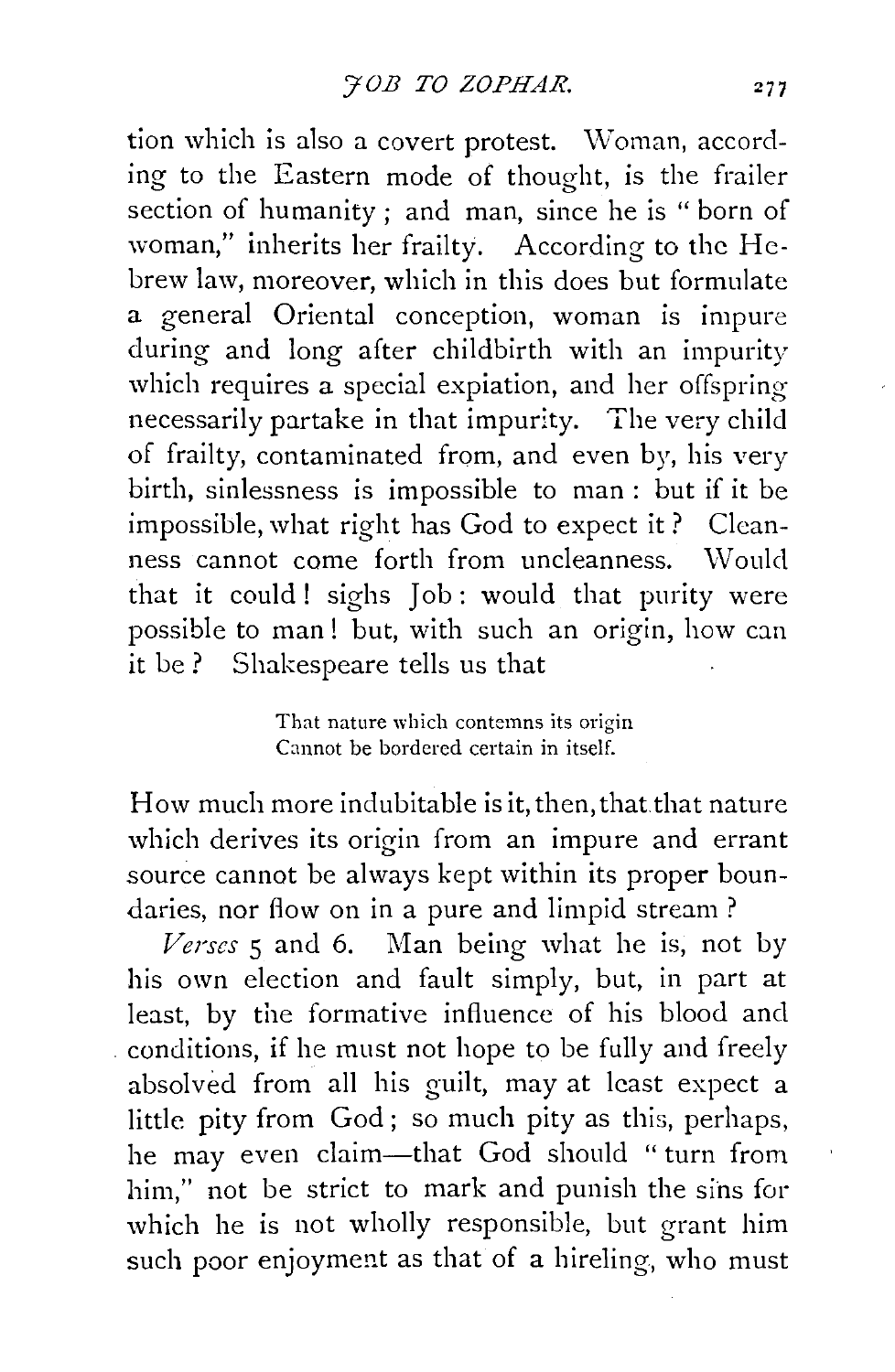toil on in sorrow and fatigue, but need not be lashed to his labour with a scourge, nor terrified by a fearful looking-for of judgment. If it be God who has made his days on earth so few and miserable, if it be God who has confined him within such narrow mora1 limits that he can never hope to achieve an unsullied righteousness, it is surely no immodest nor unreasonable demand on God that He should leave man to bear the inevitable miseries of his lot, and not harass and destroy him by adding intolerable exactions and immedicable stripes to the burden under which he groans.

As Job meditates on the miserable estate of man, even the inanimate world of Nature seems more happily conditioned than "the paragon of animals," the very master-piece of God. There is more hope of a tree than of man. The tree may be cut down *(Verse*  7), or it may moulder in the ground *(Verse* 8); but, though it die, it will live again : if it only *smell* water, only feel "the breath" of it, it will revive: it will not "cease" as man ceases : if it has been lopped, yet it will shoot forth new branches; if it has died down, yet it will send up new suckers from its root. Possibly, the allusion may be to the palmtree, of which  $Shaw, I$  the Eastern traveller, says, " When the old trunk dies, there is never wanting one of these offspring to succeed it." More probably, the allusion is more general ; for Consul Wetzstein<sup>2</sup> tells us that a common operation of arboriculture in the vicinity of Damascus (of which the Hauran is a close neighbour) is to hew down old trees - such as the vine, the fig-tree, the pome-

1 Quoted by Dclitzsch *in loco.* 2 **Ibid.**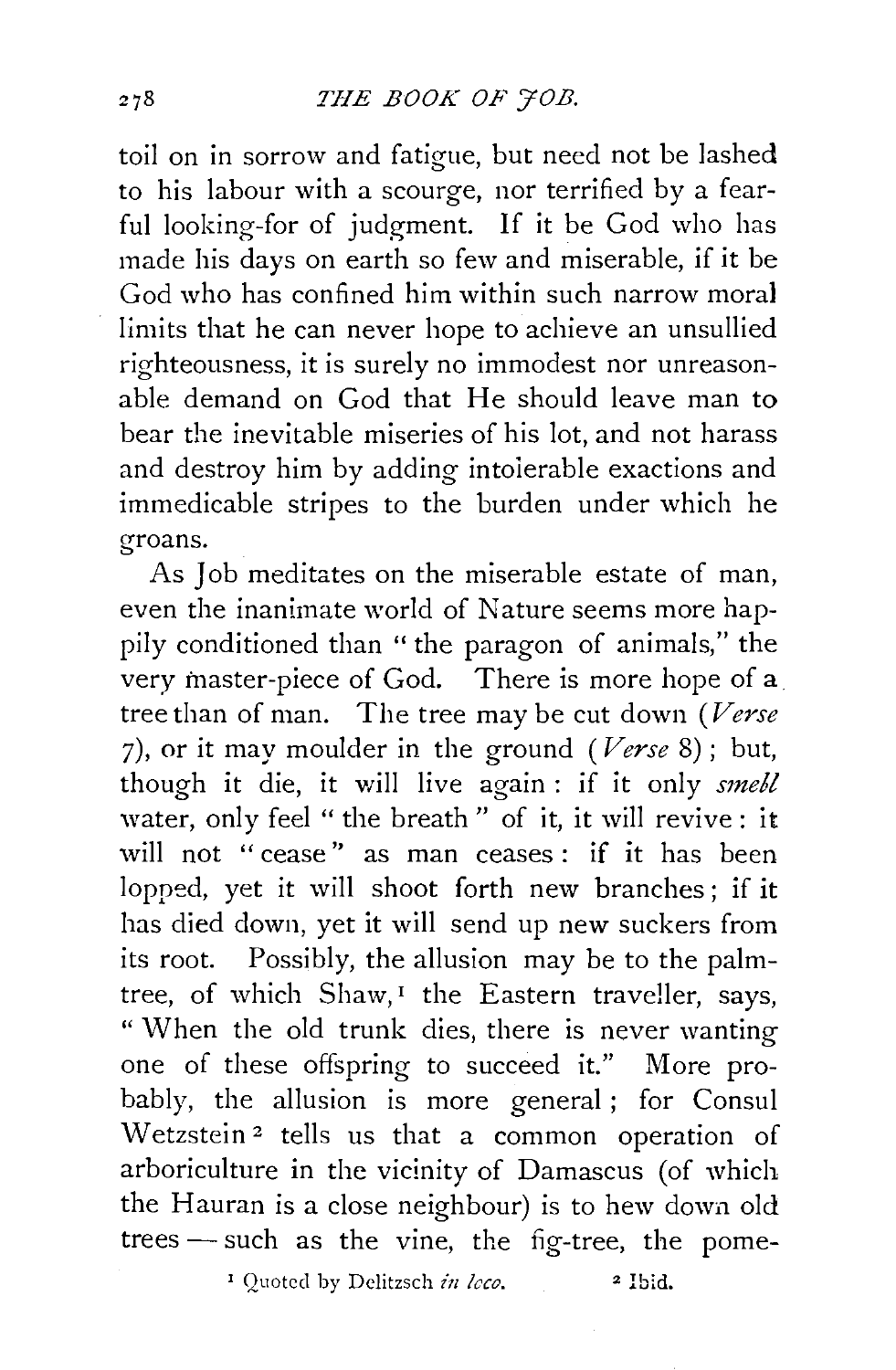granate, the citron, the mulberry, the walnut, and the ash—when they have become hollow and de-<br>cayed; and that, if they are then plentifully supplied with water, the old stumps throw out branches or the old roots suckers within a year, which grow vigorously and luxuriantly, and soon bear fruit. But, continues Job, though there is hope of a tree, there is none for man. Once cut down, once dead, he never revives, never more yields fruit. The pathetic contrast is a familiar one, and is to be found in the literature of all nations. Thus in the *Fagur Weda* we read : " While the tree that has fallen sprouts again from the root fresher than before, from what root does mortal man spring forth when he has fallen by the hand of death?" So, again, in the somewhat hackneyed, but pretty and tender, verses of Moschus we read:

> Alas, alas, the mallows when they wither in the border, Or the green parsley, or the thick thriving dill, Live again hereafter, and spring up in other years : Dut we men, the great, the brave, the wise, When once we die, lie senseless in the bosom of the earth, And sleep a long, an endless, an eternal sleep.

Having turned from the Friends, with their irritating maxims and reproaches, to speak with God, it is quite obvious that Job, even though he has still to address himself to a God who has hidden his face and will make no clear response, has fallen into a more thoughtful, calm, and meditative mood. The bitter irony has left his tone, the storm of passion has subsided. And though there is still a tone of profound sadness and despair in his thoughts, we feel that he is capable of pursuing an even and sequent train  $\alpha$ : thought; that he is brooding over the great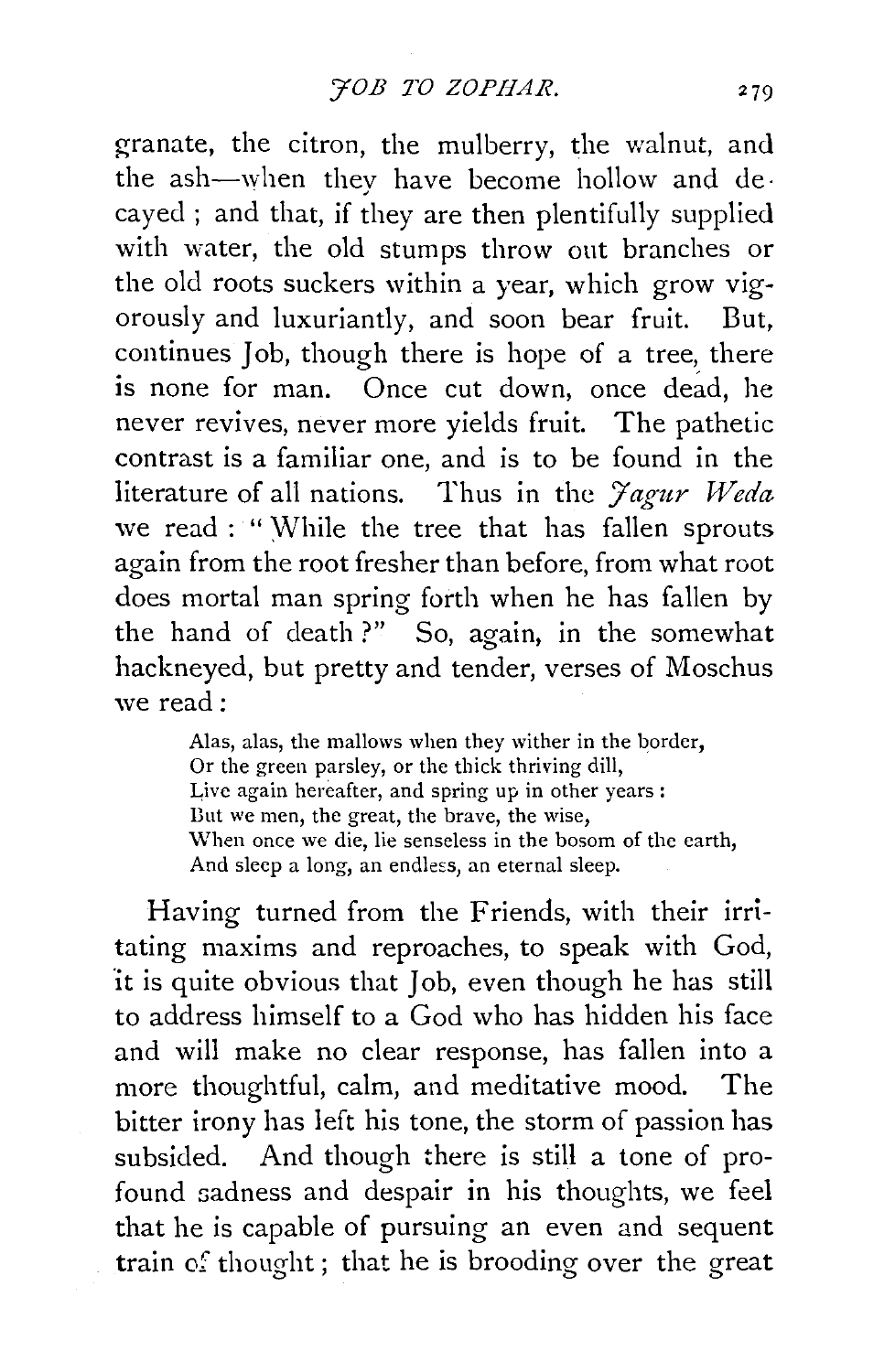problems of human life undisturbed, absorbed in them, feeling his way towards a solution of them, $$ so preoccupied with them as to sit withdrawn from the influence of things external to himself. Now it is in such moods that we receive· the thoughts that *come* to us we know not how, that the intuitions, on which all our mental conceptions are based. flash up through our customary forms of "mentation," irradiate them with a new and intenser light, recombine them in new relations, so that they point to other issues --thus raising us to heights of contemplation from which we can see farther into the meaning and end of life than at less auspicious moments. Such a moment had arrived for Job. Brooding in awe and wonder over the fate of man, in his recoil from the very conviction to which he had felt his way, that a tree is more vital than a man, his mind springs aloft in disdain of so base a conclusion, and at least for an instant he catches a glimpse of life and immortality. "Man die, while the tree lives on, or bursts into a new life, another and yet the same ? Impossible! A man is of more value than many trees. May it not be, then, that as the tree sinks to the earth and moulders in the ground, until at the breath of water it rises into new and fairer forms of fruitfulness, so man may sink into Hades, only to find there a quiet shelter and repose, until, touched by the Divine ' breath,' he too rise and expand into a new and happier life ? "

Such seems to have been the process of thoughtif we should not rather call it the process of emotion -by which Job reached the hope that yearns and struggles up through his words in *Verses* 13-15. It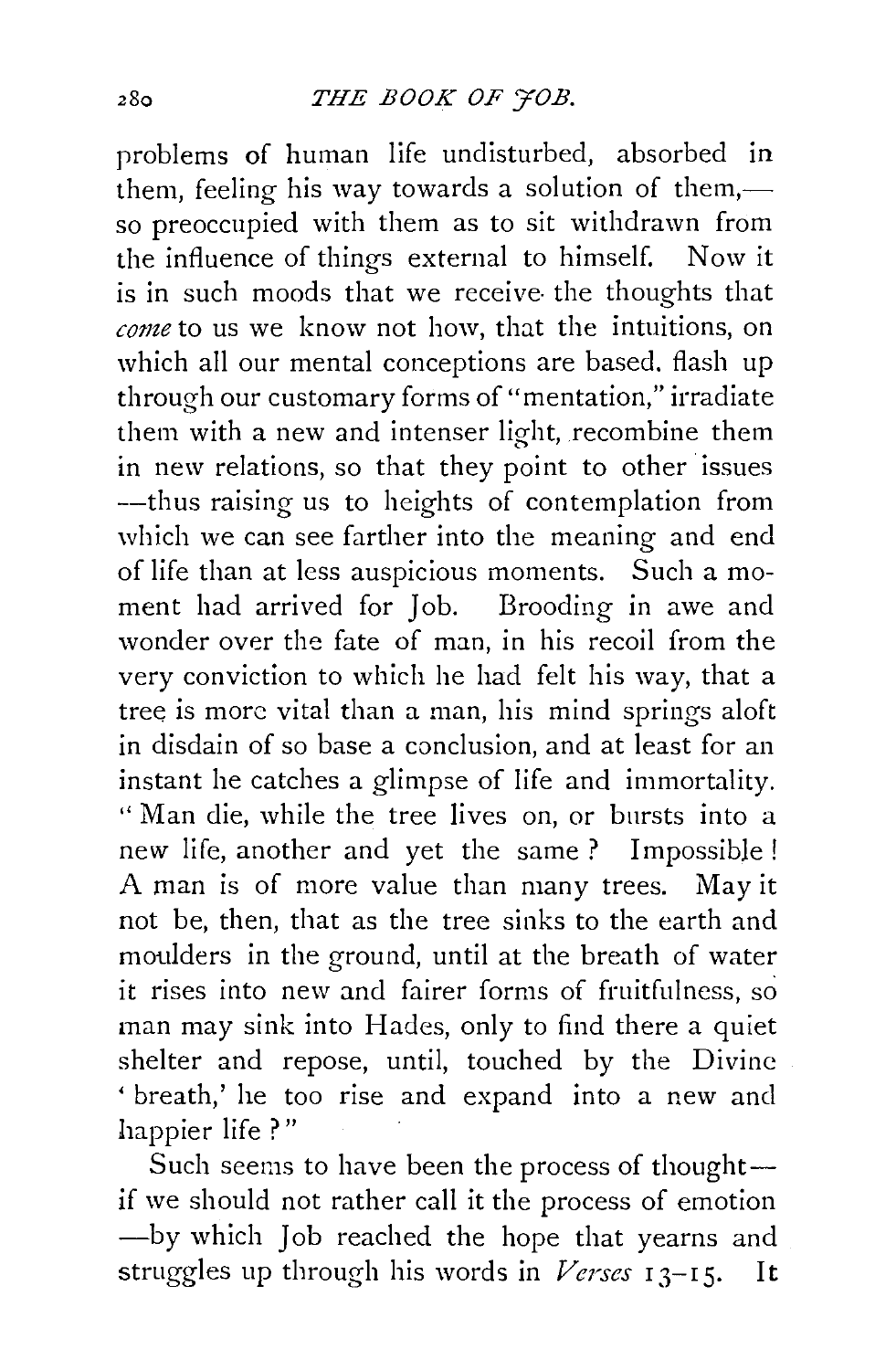is no certainty, no assurance, of a life to come that he gains, but only a peradventure; and on this peradventure he soon relaxes his hold for a time. It is no dear and steadfast insight, but only a bright prophetic glimpse, which is soon lost in the climbing mists of his sorrow and despair. Faith and reason are at strife within him (mark the parenthesis of *Verse* 14) . .as he looks for a moment across the dark and populous region of Hades to the country that is very far off, so that he cannot be sure for a single moment that there is a path of life even in that dim region .and a land of life beyond it. It is little more than a wish that he utters, a yearning; but it is the yearning of a prophetic soul, musing on things to come : .and, moreover, this yearning rests on a solid basis, for it is based on the very justice and love of God. His revulsion against the apparent doom of man breeds the longing *(Verse* 13), "O that thou would-·est hide me in Hades," *i.e.,* as the verb implies, hide me with loving care, as a treasure too precious to be left to the mere accidents of time ; " that thou wouldest conceal me till thy wrath be past," *i.e.,* screen me in Hades tiil this tempest of calamity has blown by, make it what the Egyptians called it, " the Shclter of the Weary : " " that thou wouldest appoint me a set time,"-a *terminus ad quem*-and then "remember me!" But he cannot so much as complete his wish without interruption. The parenthesis which opens the 14th *Verse* shews that the forces of reason and doubt were at work within him, trying to shatter "the beautiful dream and presentiment" ·of a life beyond the grave, warning him that he was indulging in fancies which it was impossible to sus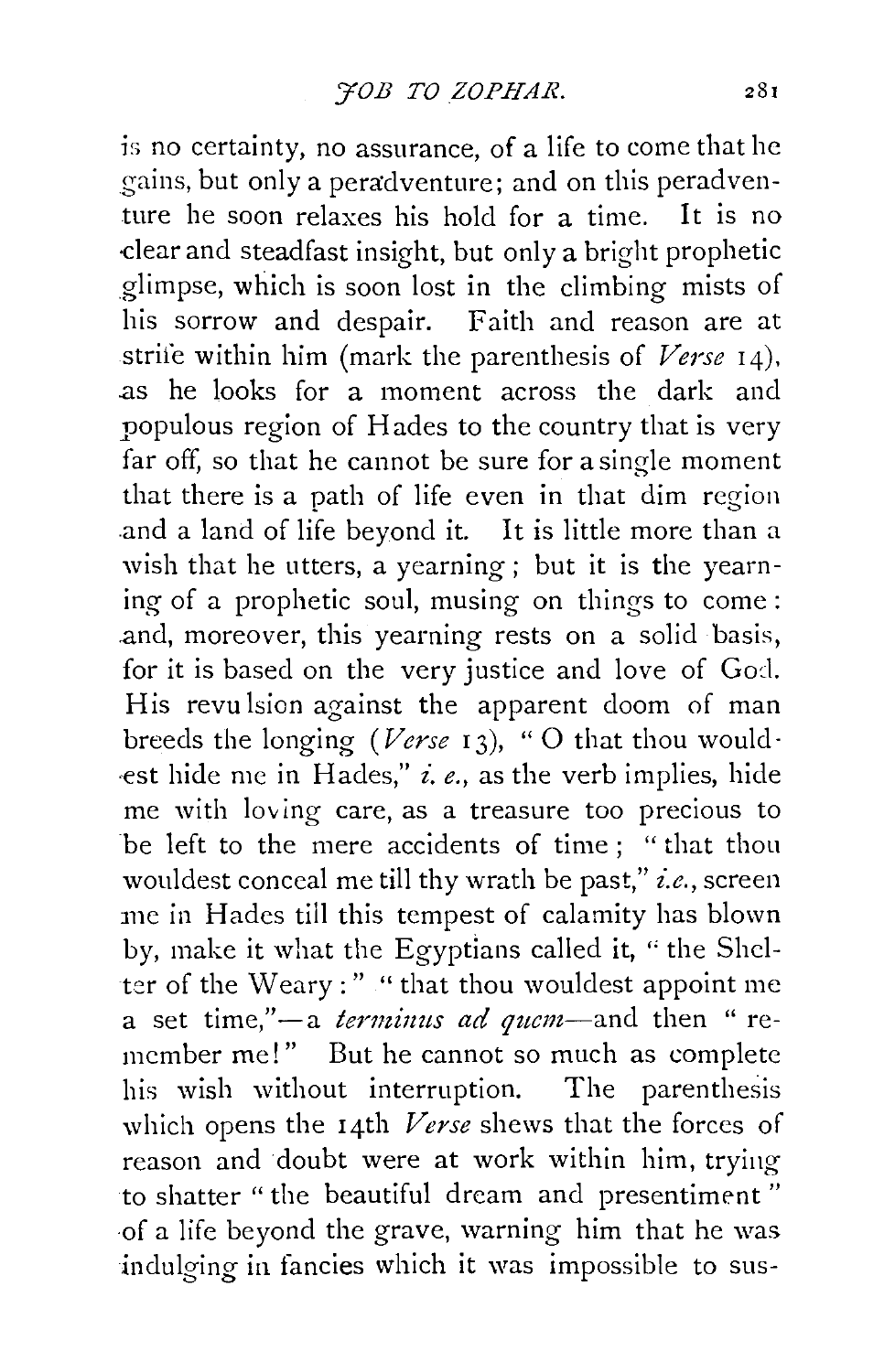tain by logic or verify by experience. Even while the momentary fervours of hope are hot within him, he hears a cool sceptical voice sounding through them: "But if a man die "-really die, you know-" can he live again ?" is not that incredible ? But he is not to be diverted from his course; he will not pause to question and argue : he treads down the rising doubt, and pursues his way the more eagerly. He *will* speak out the yearning of his heart. And so he goes on : If only such a hope of the future were before me, I would stand to my post on earth with an immoveable fidelity till I fell at it ; even in Hades I would still stand at it like a sentinel on watch, however long and hard the term of my service, till my discharge, till my relief, came. And surely, he argues to himself (in *Verse* I 5), such a hope *must* be before me: for if I have such a yearning for God, must not He who implanted it have a corresponding yearning for me? if I long for Him who made me, must not He long for the work of his own hands?

Thus Job bases his presentiment of a future state both on the justice and on the love of God. It is incredible to his reason that this tangled skein of life is. not to be ravelled out beyond the grave ; and it is incredible to his heart that he should love his Maker more than his Maker loves him. And on what safer ground of reason and speculation can even *we* build the hope that, when we die, we shall live again ? It was a wonderful advance for Job to have made, and might well have compensated him for all his sufferings, that the mere wish to escape extinction should have grown into a presentiment, a persuasion, of a life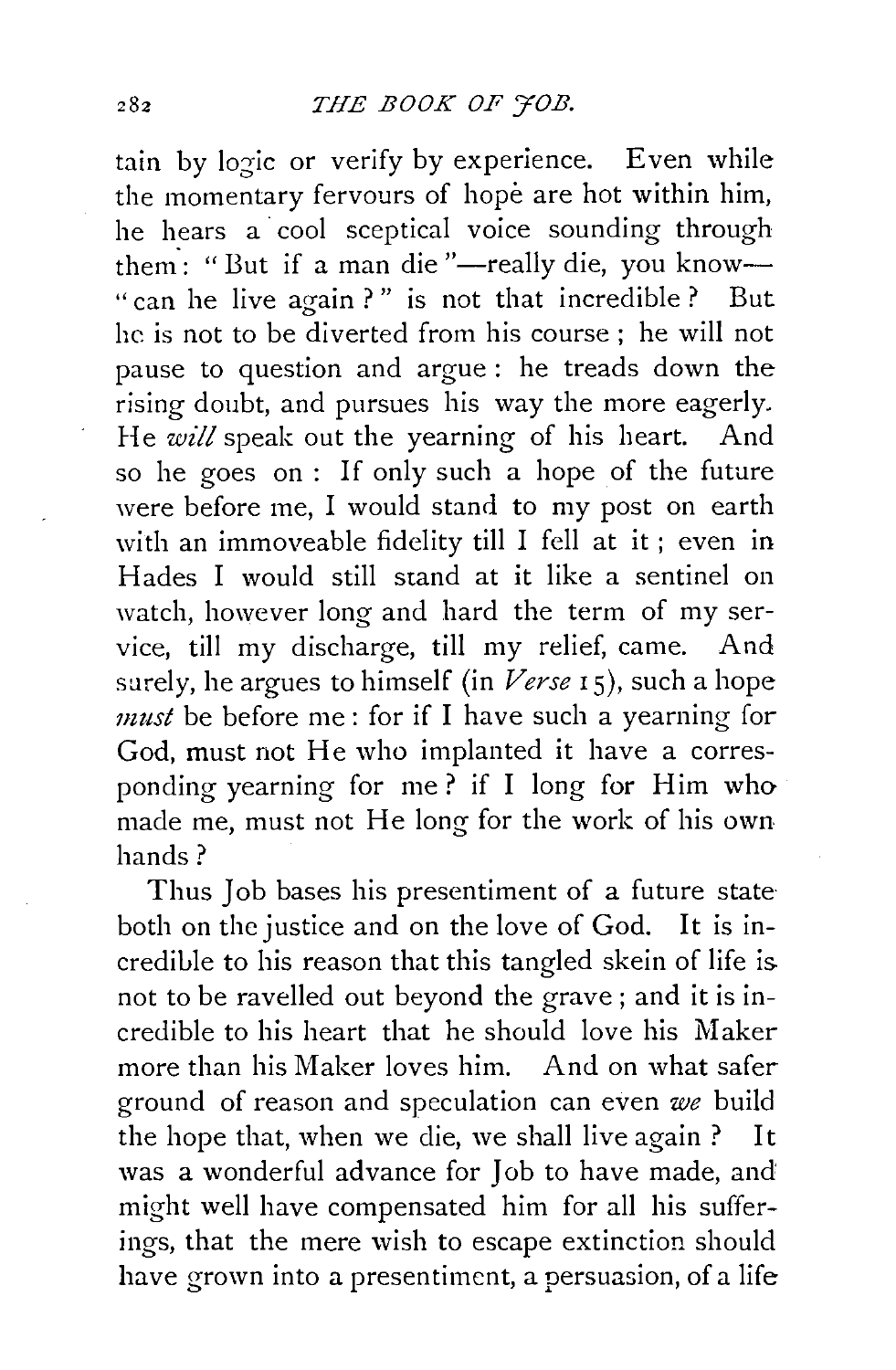in death and beyond it. To this persuasion we shall find him returning with clearer insight and an added strength of conviction in the next Colloquy. But for the present, as was natural, the contrast between what he yearns to be and what he *is* almost immediately occurs to his mind, and the bright light of his presentiment expires in the settled gloom of his grief and despair. What he shall be, he can only conjecture and hope; what he is, his sorrows only too feelingly persuade him. He is a criminal-for here *(Verse* 16) he reverts to the ruling image of this noble passage-at the bar of an incensed and powerful Judge, who dogs his every step and maintains a keen and incessant watch for every sin. AU the documents (Verse 17) that go to prove his guilt are stored up in the scrip, or pouch which hangs from the Judge's belt, ready to be produced against him at the most opportune moment ; and the proofs of his iniquity, *£.e.,* of his most heinous offence, are even sewed up in an interior scrip, so anxious is the Judge not by any mischance to lose them, so bent on finding him guilty.

Some authorities--Delitzsch, for example-read the last line of the verse, "Thou sewest *on* mine iniquity;" and take it to mean, "Thou devisest additions to mine iniquity," tacking on invented and still heavier crimes to the prisoner's real misdeeds. But the construction is a little forced, I think, and quite unnecessary ; nor is Job at present in a mood with which so terrible an insinuation against the rectitude of God would be in keeping. He is not now recklessly charging God with injustice, but mournfully complaining of his severity.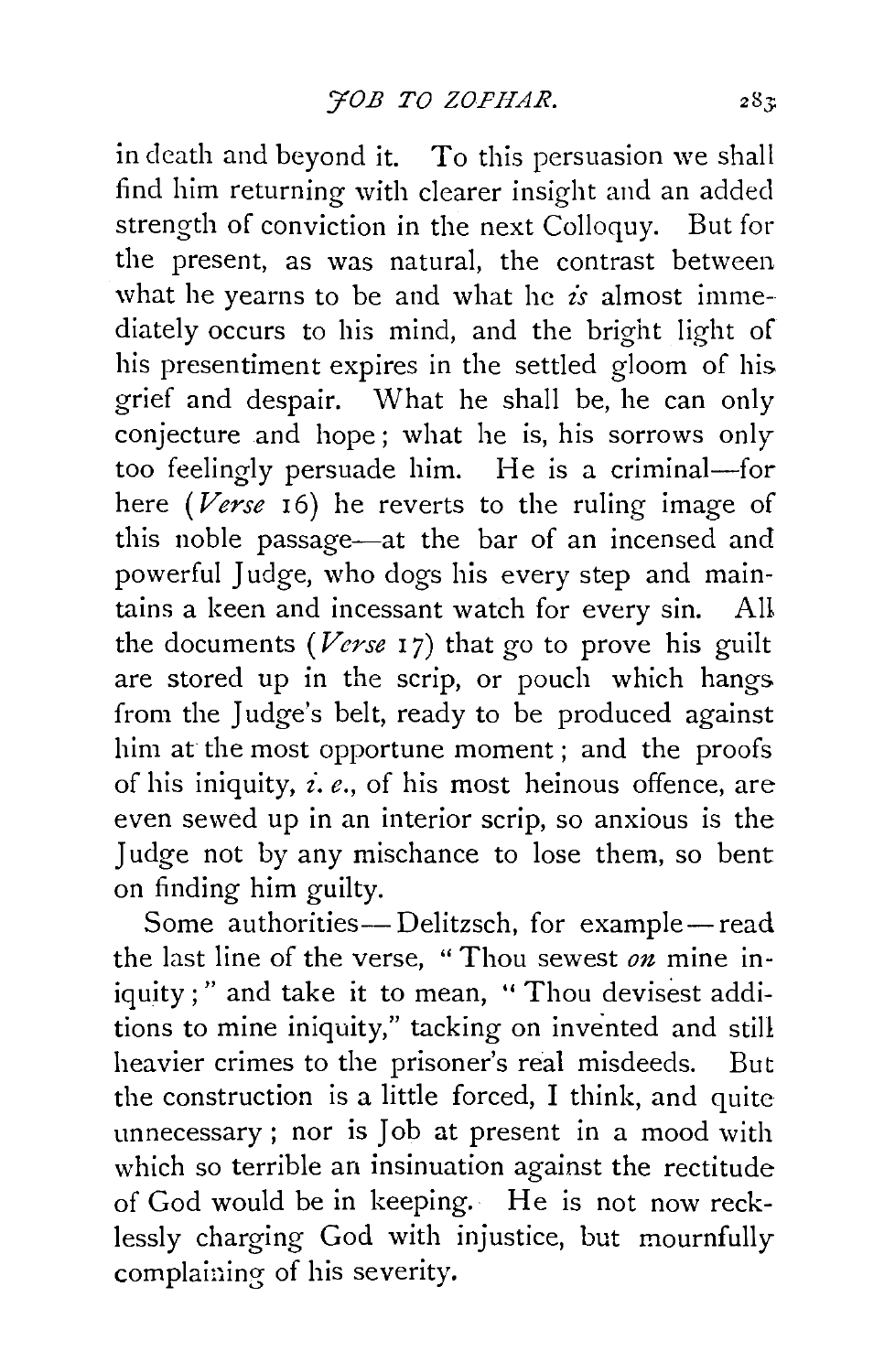The results of that incessant and unsparing severity he proceeds *(Verses* rS and 19) to. set forth in several analogies taken from the natural phenomena of the Hauran,—the crumbling mountain, the shattered rock, the water-worn stones, the surface of the land carried away by floods. With us mountains do not "fall ; " but in volcanic regions, such as the Hauran, a mountain, undermined by subterraneous fires, often falls in and crumbles away. In such regions, too, earthquakes are frequent, and so violent as to shake and shatter the solid rocks. In the fertile wadys, moreover, with their rushing streams, now dried up, and again overflowing their banks as the heavy rains fall on the neighbouring hills and plateaus, great stones fantastically hollowed out by. the water, and floods that swept away the cultivated land on the borders of the stream, must have been too common to attract much notice. These, therefore, were fit and natural emblems of the instability of human life and fortune, of the sudden adversities by which man's prosperity is swept away, of the subtle forces by which it is sapped, of the succession of calamities which wear and waste it down. Viewed as part of his plea, or Defence, Job probably meant to convey by these emblems that, instead of visiting men with an unsparing and excessive severity, God should rather take pity on them and forbear ; since if even the great mountains crumble, and the solid rocks are shattered, and the hard stones are scooped out, and the firm earth is washed away, in what constant and imminent peril must frail man be, should he be exposed to the untempered blasts of the Divine anger? But, instead of restraining his anger, God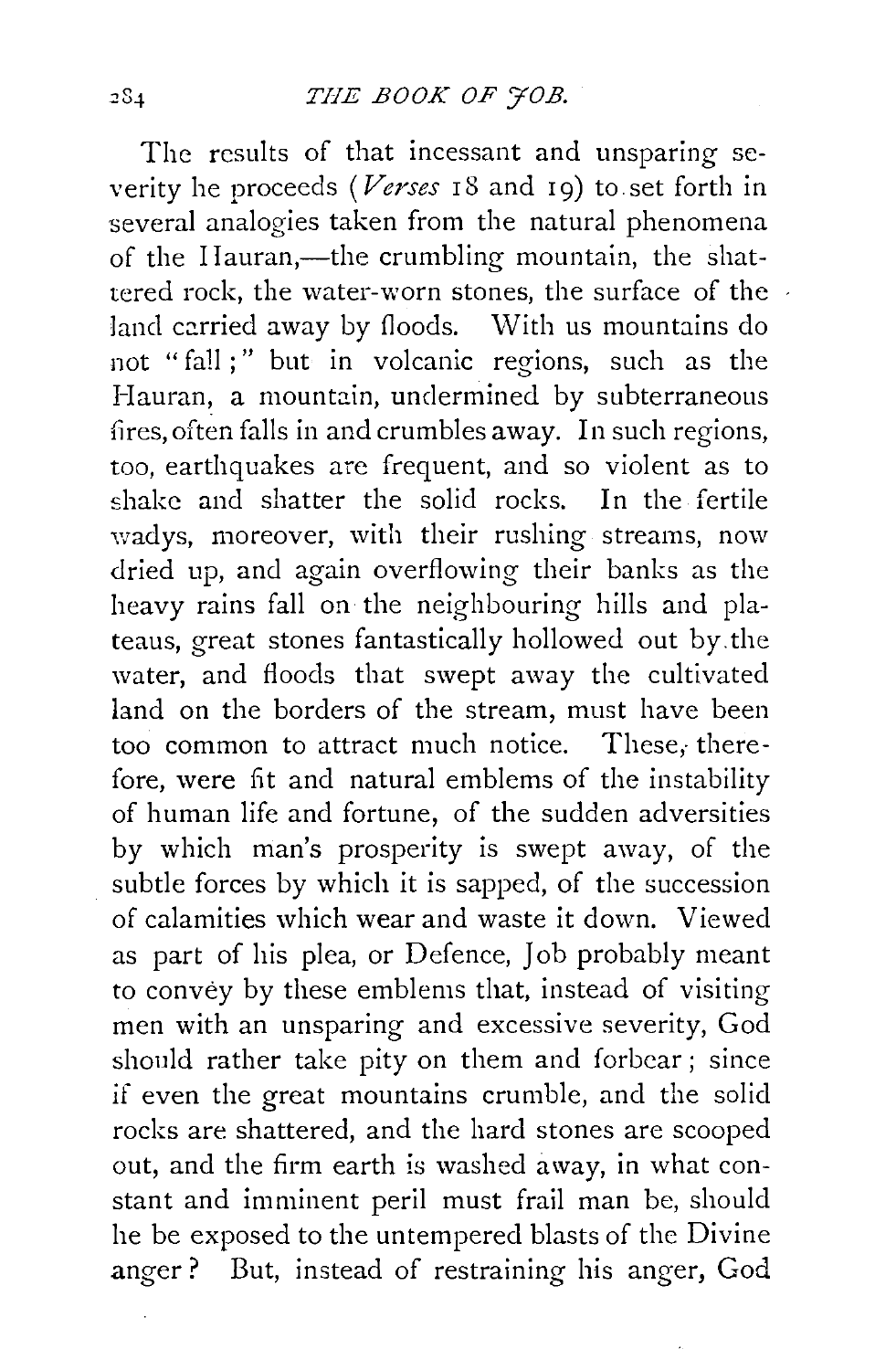gives it free scope—destroying the hope of man, prevailing over him evermore, changing his aspect, and sending him away to that dim and remote region. where he no longer has any portion in, or any knowledge of, aught that is done under the sun; where all his thoughts are centered on himself, and he feels nothing but his own pain and loss; where the very prosperity of his children brings him no relief, and their adversities trouble him not, since he has reached a bourn beyond which no tidings travel, and breathes an air, if he breathe at all, in which all earthly interests expire.

Here, then, the First Colloquy closes, and we have only to ask, What is the upshot of it all? Whither has it conducted Job? At what point has. this "strong swimmer in his agony" arrived? What has he gained by his fidelity to his convictions in. the teeth of so bitter an opposition from his Friends, and of so many facts of experience and consciousness. which he found it impossible to reconcile with them?

I. It is the least of his gains that he has won a logical victory over the Friends. They had little to urge except that the Heavens are just, " and of our pleasant vices make instruments to plague us:" they had little to reproach him with save that by his des-· pair he was shewing ·

> a will most incorrect to Heaven, A heart unfortified, a mind impatient, An understanding simple and unschool'd;

and even these points they had pressed on him, $-$ Zophar excepted perhaps,—with consideration and gentleness, rather as inciting him to penitence and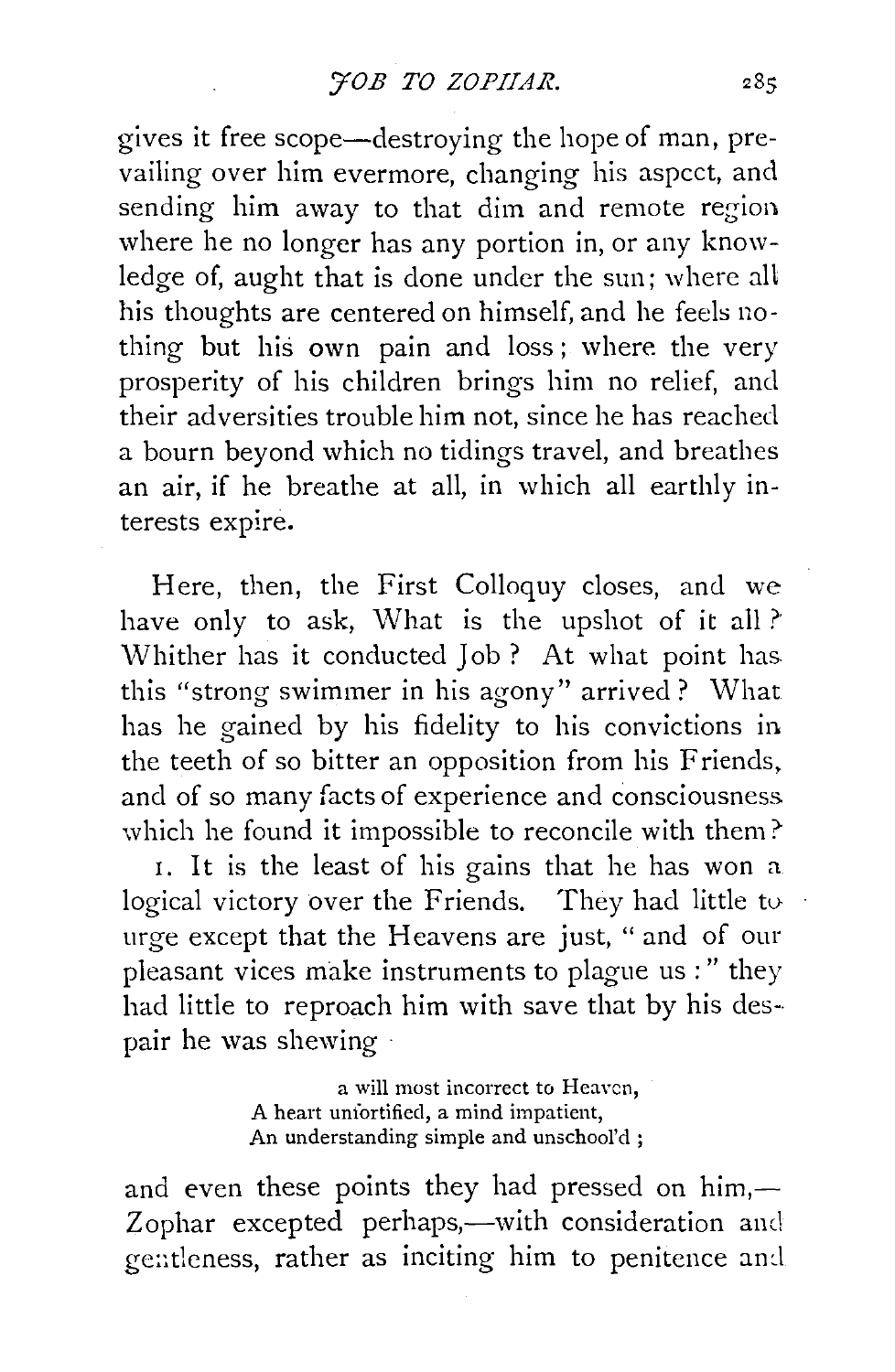meekness than as censuring him for his sins. Such arguments and reproaches could have but slight effect on one who was conscious that he was innocent of the secret vices of which they suspected him, and that in his misery and perplexity-and, above .all, in their unfounded suspicions-he had an ample .apology for his impatience. To refute their arguments, and to bear down their reproaches with reproaches that were true, and still more keen and weighty than their own, was a comparatively easy task.

2. But he had won a far more difficult and honourable victory than this:· he had refuted and conquered the great adversary-Satan, the accuser. Darkened and agitated and confused as his soul was, Job had *not* renounced God ; he had shewn that he -could *serve* Him for nought, nay, continue to trust .and serve Him even when, from a manifest and bountiful Friend, he had turned to be a stern and silent Adversary. Never was man more fiercely tried ; never was man more faithful under the .fiercest trial. Othello finely complains :

> Had it pleased Heaven To try me with affliction ; had it rained All kinds of sores and shames on my bare head, Steep'd me in poverty to the very lips, Given to captivity me and my ufmosr hopes, I should have found in some place of my soul A drop of patience : but, alas, to make me A fixed figure for the scorn of Time To point his slow unmoving finger at! Yet could I bear that too ; well, very well : But there, where I have garner'd up my heart, Where either I must live or bear no life, The fountain from which my current runs Or eise dries up,-to be discarded thence !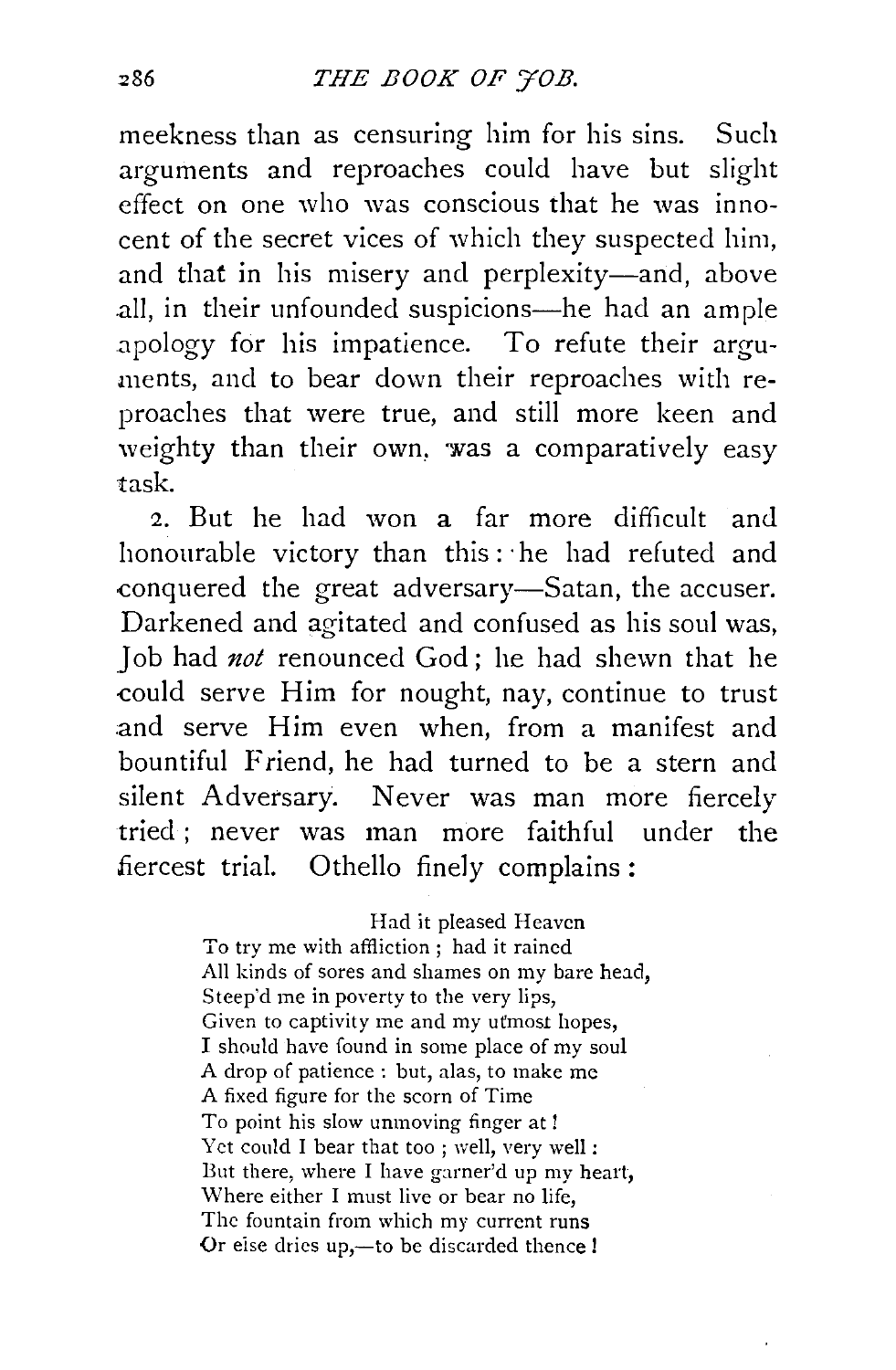Dut Job had borne both the trials which Othello affirms that he could have borne with patience, and the very trial, only raised to an indefinitely higher power, which he avows himself incapable of bearing. For Job had been brought down from the very summit of prosperity to be steeped in poverty to the very lips. All kinds of sores and shames had been rained down on his bare head. He and his utmost hopes had been given to captivity. He had become as a fixed figure for the scorn of Time to point his slow unmoving finger at. And in the very degree in which the Maker of all stands above the level of his fairest creature, in that incalculably higher degree it was true of him that he had been discarded from the very shrine where he had garnered up his heart, where he must live or bear no life, that he had been cut off from the fountain from which his current ran or else dried up. He had set his heart on *God/*  apart from God he had no life: God was the very source and fountain of his being and his happiness. And God had renounced him, discarded him, turned against him. Still Job would not renounce God ! True, we have heard him break out into passionate and mutinous charges against God, reproaching Him for his severity, for his injustice, and even for taking pleasure in the discomfiture of the righteous. But the God whom he thus assailed was the God of his Friends—that conception of God to which they clave, and from which as yet he could not who!ly shake himself free. And no man who has studied this Poem can doubt that, while Job was being gradually compelled to renounce this Phantom of the current creed, he was also seeking, and gradually finding,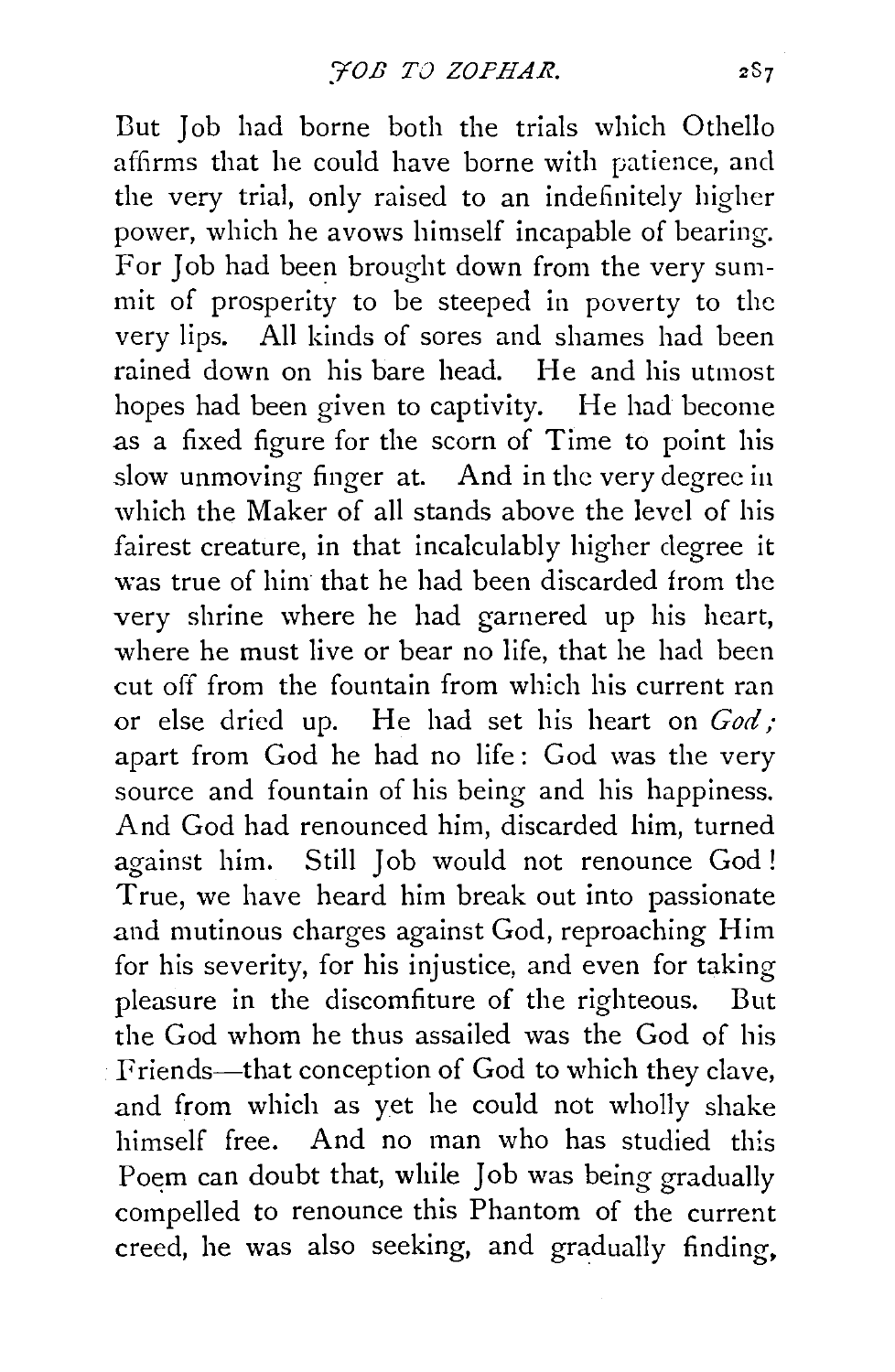a new God-another, and yet the same, gradually framing a more worthy conception of his Divine Lord and King; cleaving passionately, meanwhile, to that true and living God who stands high above all our poor and imperfect conceptions of Him. Assuredly, at least, no man who has himself been constrained to resign an earlier and baser conception of the Divine Character, that he might win his way to a nobler ·and more satisfying conception, and is conscious that through the whole process of doubt and change he has never really let God go, never wholly lost touch with Him, will *be* perplexed at finding in this poem a God whom Job renounces side by side with the God to whom he cleaves with a noble and pathetic fidelity. It was not God Himself, but that dark misleading shadow of God projected on the thought and imagination of his age. from which Job revolted. And hence his victory over the Adversary was complete. So far from renouncing the God who no longer loaded him with benefits, he was led, by his very deprivations and miseries, to a clearer knowledge of Him, a more assured and triumphant faith in Him.

3· Besides his victory over the Friends, and his far greater victory over the Adversary, Job carries off, as the spoils of victory, at least an inkling of two of the greatest truths even now revealed to man, truths of which it is doubtful whether any other man of his age had so much as a glimpse. He gained, as we have seen, a presentiment both of the Incarnation and of the Resurrection from the dead. Wordsworth describes a memorable, though not infrequent, experience in the well-known lines :